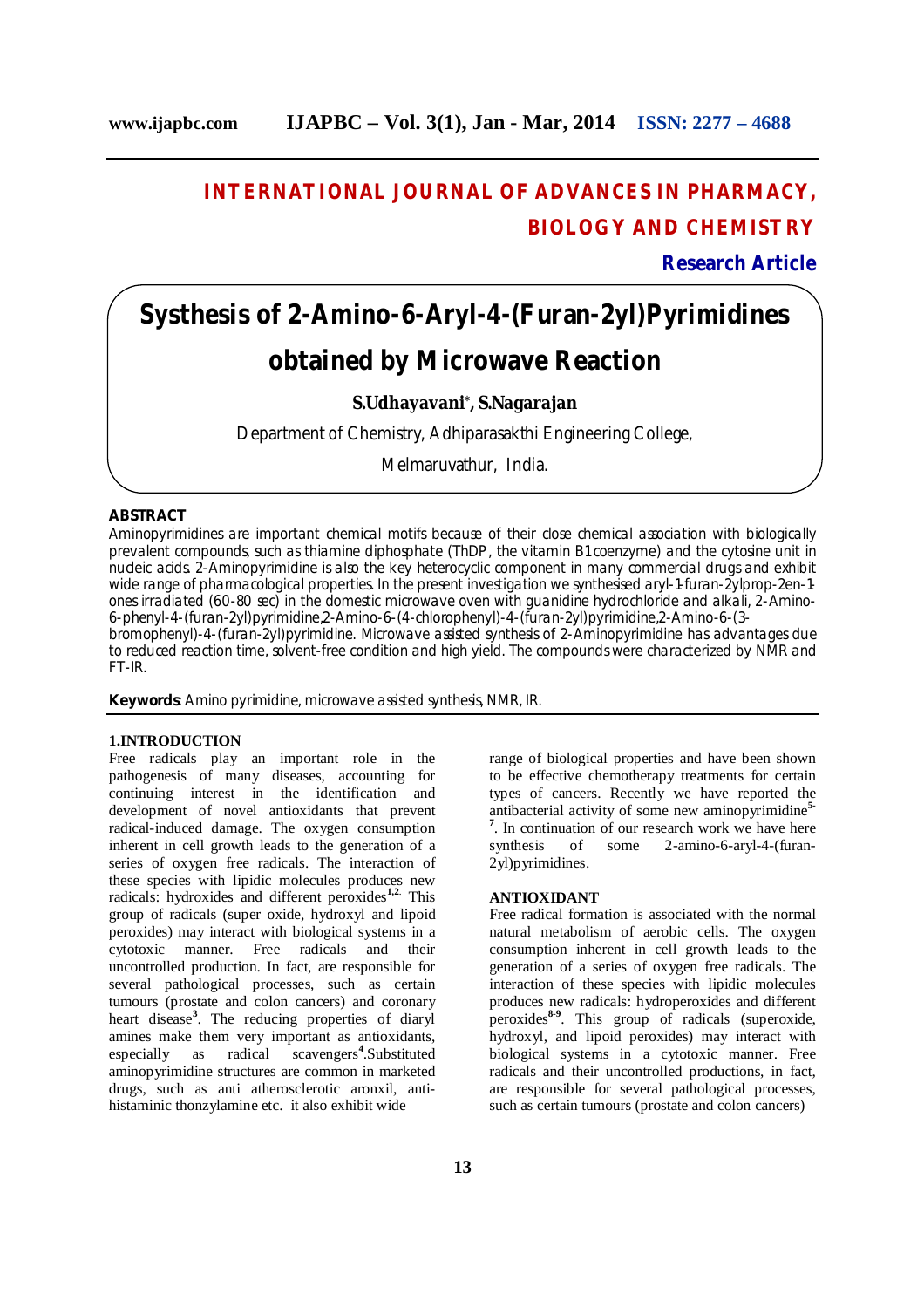and coronary disease**<sup>10</sup>**. Dietary antioxidants, including polyphenolic compounds, vitamin E and C, and carotenoids, are believed to be the effective nutrients in the prevention of these oxidative stress related diseases.

Reactive oxygen species are cytotoxic due to the intermediate formed from univalent reduction of molecular oxygen, including the superoxide radical  $(O_2$ <sup> $\cdot$ </sup>), hydrogen peroxide  $(H_2O_2)$ , and the hydroxyl radical (OH**.** ). These oxygen intermediates differ significantly in their interactions and can cause extensive cellular damage such as nucleic acid strand scission (Adelman *et al*., 1988), modification of polypeptides, lipid peroxidation, etc. (Pryor and Porter, 1990). The screening of the compounds, which scavenge the reactive oxygen species, could lead to promising radioprotectors. Most of the antioxidants used in therapy are derived from natural sources. About 28% of the drugs approved by the FDA between 1981 and 2002 are either natural products or chemicals derived from them (Weiss and Landauer, 2003; Clardy and Walsh, 2004). Therefore, exploration of chemicals as radioprotectors is a promising drug development strategy.

This study is devoted to the synthesis and comparative investigation of the antioxidant activity of a series of new 2-amino-6-aryl-4-furan-2ylpyrimidines. These compounds have lipophilc aryl ends and can be easily converted into water soluble by halides.

## **2. RESULT AND DISCUSSION SYNTHESIS**

Some 2-amino-6-aryl-4-(furan-2yl)pyrimidines were obtained in two steps using microwave technique. First step involves Claisen-Schmidt condensation of 1-(2-firanyl)ethanone 1 with a suitably substituted benzaldehyde 2 in presence of sodium hydroxide to yield 3-Aryl-1-(2-furanly)prop-2-en-1-one (scheme-1).

#### As show in scheme-2,

2-amino-6-aryl-4-(furan-2yl)pyrimidines **3-5** were obtained by treatment of **3-5** with guanidine hydrochloride in presence of sodium hydroxide. These compounds were characterized using IR and NMR.



#### **Scheme 1**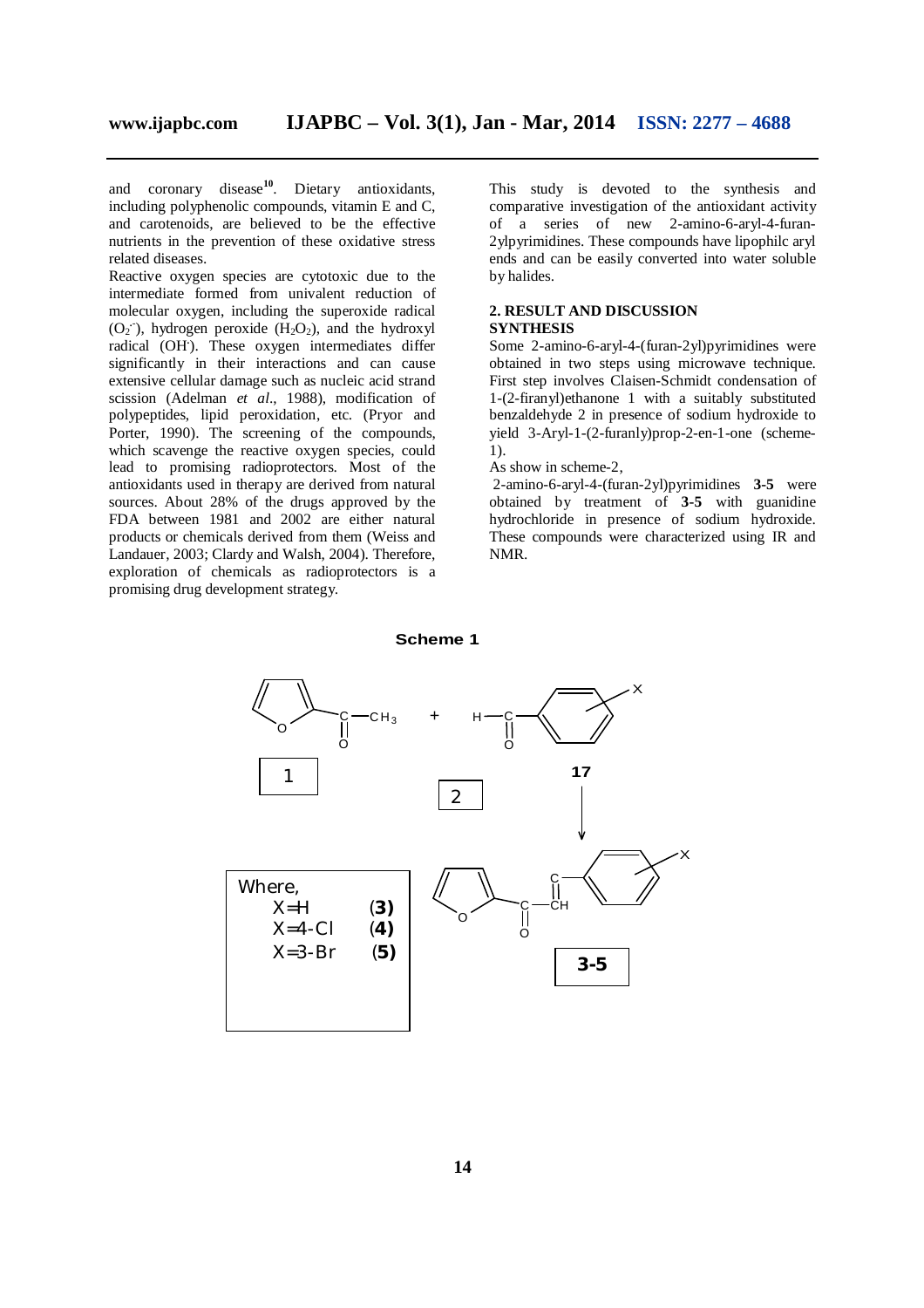

In IR spectra of the compound 4 displayed characterized absorption bands  $(cm<sup>-1</sup>)$  in the regions 3150-3500 NH stretching and symmetric stretching vibration of the primary amino group. The absorption frequency at 3100-2900 is assigned to aromatic C-H stretching vibrations. The band at 1654-1600 indicates N-H in plane bending vibrations of the primary amino group. The absorption band at 1240- 1220 is consistent with C-N stretching vibration. The absorption at 820-810 is due to the C-H out-of-plane bending in 2-substituted furan.

The  ${}^{1}H$  NMR shows characteristic peaks at  $\delta$ (ppm) 5.0-5.3(NH<sub>2</sub>), around 7.3(H-5) and 7.2-8.2(Ar-H).<sup>13</sup>C NMR displays characteristic peaks at δ(ppm) 156.5(C-6), 101.9(C-5), 166(C-4), 163.5(C-2), 137.3 and 152.1(ipso carbons).

## **ANTIOXIDANT RADICAL-SCAVENGING ACTIVITY DPPH<sup>∙</sup>radical scavenging assay:**

The radical scavenging activity of compounds against DPPH**<sup>∙</sup>**was determined by spectrophotometrically by the method of Brand Williams *et al.,* 1995.

DPPH is a stable free radical and accepts an electron, or hydrogen radical to become a stable diamagnetic molecule. DPPH**<sup>∙</sup>**reacts with an antioxidant compound that can donate hydrogen and gets reduced. The change in color (from deep violet

to light yellow) was measured. The intensity of the yellow colour depends on the amount and nature of radical scavenger present.

The reaction mixture in a total volume of 3mL contained 1mL of DPPH**<sup>∙</sup>** , various concentrations of compounds  $(1, 2, 3, 4, 5, 6, 7, 8, 9 \& 10\mu\text{g})$  and made up to 3mL with water. The tubes were incubated for 10 min at 37°C. a blue colour chromophore was formed, the absorbance of which was measured at 517nm. Ascorbic acid was used as standards for comparison.

## Note: DDPH **2, 2-Diphenyl-1-picryl hydrazyl**

#### **ABTS radical cation decolorization assay:**

The generation of the ABTS radical cation forms the basis of one of the spectrophotometric methods that has been applied for the measurement of the total antioxidant activity of solutions of pure substances (Welfended & Willson 1982). The improved technique for the generation of ABTS described here involves the direct production of the green ABTS chromophore through the reaction between ABTS and potassium persulphate. Addition of compounds and other antioxidants compete with ABTS diminishes the color formation.

ABTS was dissolved in water at a concentration of 7mM. The stock solution was mixed with 2.45mM potassium persulphate (final concentration). The mixture was allowed to stand in the dark at room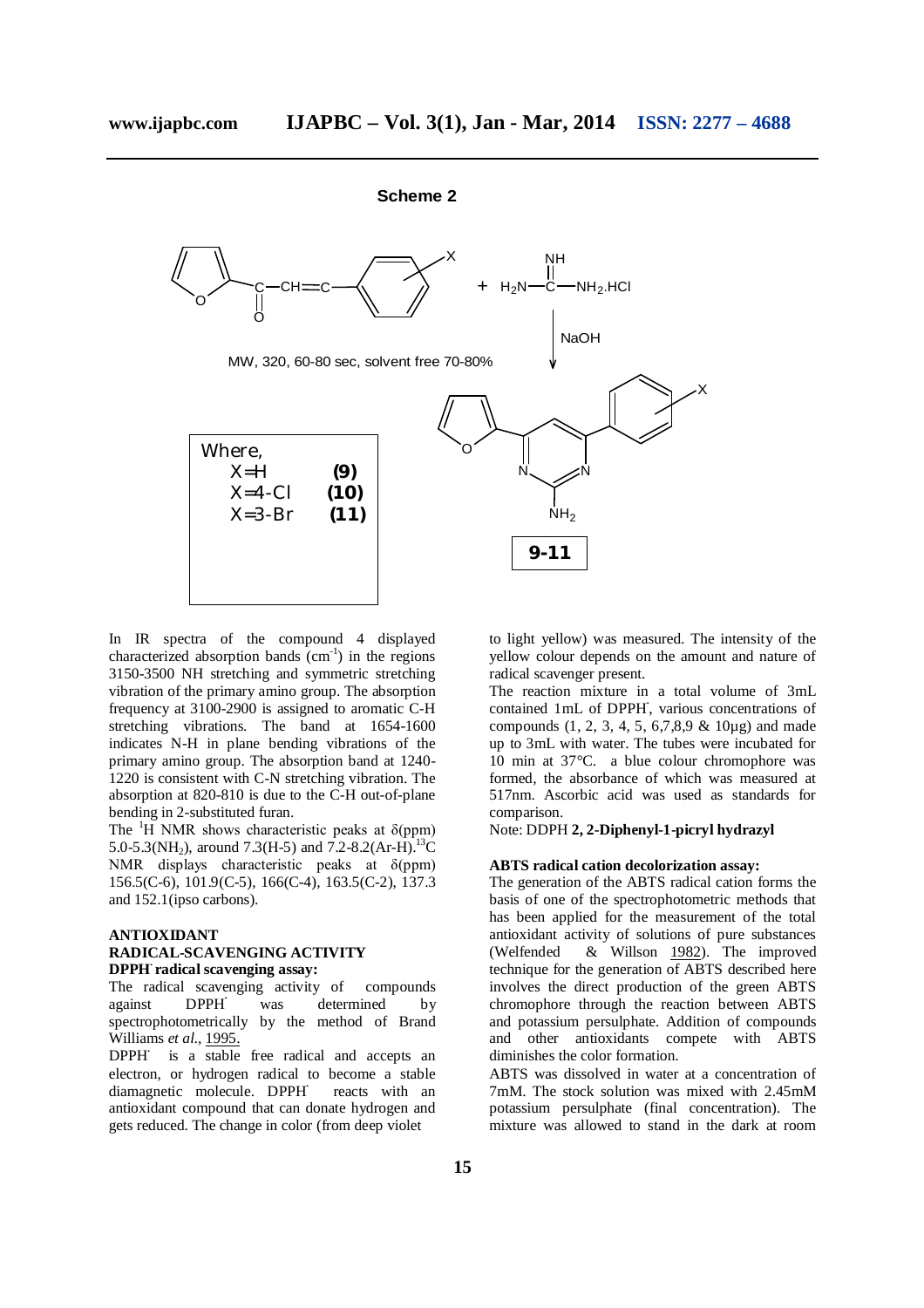temperature for 12-16hrs before use for incomplete oxidation of ABTS. The radical was stable in this form for more than two days when stored in the dark at room temperature. The incubation mixture in a total volume of 5mL contained 0.54mL of ABTS, 0.5

mL of phosphate buffer and varying concentrations of compounds (1, 2, 3,4,5,6,7,8,9 & 10µg). the blank contained water in place of sunphenon. The absorbance was read in spectrophotometer at 734nm and compared with standards ascorbic acid at same concentrations.

Note: ABTS **2, 2' - Azinobis - ( 3 – ethylbenzothiazoline -6- sulfonic acid)**

## **Superoxide anion scavenging assay:**

Superoxide anion scavenging activity of sunphenon was determined by the method of Nishimiki *et al*  (1972) with modifications. The assay was based on the oxidation of NADH by phenazine methosulphate (PMS) to liberate PMS<sub>red</sub>. PMS<sub>red</sub> converted oxidized nitroblue tetrazolium (NBT $_{oxi}$ ) to the reduced form  $NBT_{red}$ , which formed a violet colour complex. The colour formation indicated the generation of superoxide anion. which was measured superoxide anion, which was measured spectrophotometrically at 560nm. A decrease in the formation of colour after addition of the antioxidant was a measured of its superoxide radical scavenging activity.

To 1mL of NBT, 1mL of NADH solution and carrying volumes of compounds (1, 2, 3, 4, 5, 6,7,8,9 & 10µg) were added and mixed well. The reaction was started by the addition of 100µL of PMS. The reaction mixture was incubated at 30°C for 15 min. the absorbance was measured at 560nm. Incubation with water in plate of compounds was used as blank. Ascorbic acid was used as standards for comparison.

#### **Hydroxyl radical scavenging assay:**

The hydroxyl radical scavenging activity of sunphenon was determined by the method of Halliwell *et al* (1987). In this assay, hydroxyl radicals are produced by the reduction of  $H_2O_2$  by the transition metal (iron) in the presence of ascorbic acid. The generation of hydroxyl radical is detected by its ability to degrade deoxyribose to form products, which on heating with TBA forms a pink colour chromogen. Addition of sunphenon competes with deoxyribose for hydroxyl radicals and diminishes the colour formation.

The incubation mixture in a total volume of 1mL contained 0.1mL of buffer, varying volumes of compounds (1, 2, 3, 4, 5, 6,7,8,9 & 10µg), 0.2mL of ferric chloride, 0.1mL of ascorbic acid, 0.1mL of EDTA, 0.1mL of hydrogen peroxide and 0.2mL of 2 deoxyribose. The contents were mixed thoroughly

and incubated at room temperature for 60 min. then added, 1mL of TBA and 1mL of TCA. All the tubes were kept in a boiling water bath for 30 min. the absorbance of the supernatant was read in a spectrophotometer at 535 nm with reagent blank containing water in place of extract. The efficiency of<br>compounds was compared with various was compared with various concentrations  $(1, 2, 3, 4, 5, 6, 7, 8, 9 \& 10\mu\text{g})$  of standards ascorbic acid.

#### **Nitric oxide radical inhibition assay:**

The nitric oxide radical inhibition activity of sunphenon was measured by the method of Garrat, 1964. Sodium nitroprusside in aqueous solution at physiological pH spontaneously produces nitric oxide which interacts with oxygen to produce nitrite ions. This can by estimated using Griess reagent.

The reaction mixture (3mL) containing sodium nitroprusside (2mL), PBS (0.5mL) and compounds or standard solution (0.5mL) was incubated at 25° C for 15 min. after incubation, 0.5mL of the reaction mixture containing nitrite was pipetted and mixed with 1 mL of sulfanilic acid reagent and allowed to stand for 5 min for completing diazotization. Then 1mL of naphthalene diamine hydrochloride was added, mixed and allowed to stand for 30 min at 25° C. a pink colour chromophore was formed, the absorbance of which was measured at 540nm.

## **3. EXPERIMENTAL**

All melting points were taken in open capillary tubes and are uncorrected. Purity of the compounds was checked by TLC. IR spectra were recorded in a NICOLET AVATAR 330 FT-IR instrument. NMR spectra were recorded on BRUCKER 100 MHz spectrometer using CDCL3 solvent for  ${}^{1}H$  NMR and  $13^{\circ}$ C NMR. Mass spectra were recorded on a Q-Tof microhybid quadrupole time of flight mass spectrometer by Atmospheric Pressure chemical Ionization (APCI).

## **3.1 GENERAL PROCEDURE FOR PREPARATION OF 3- ARYL-1-FURAN-2YLPROP-2-EN-1-ONE'S (3-5)**

A mixture of appropriate benzaldehyde (0.01 mole), 2-furyl methyl ketone (0.01mole) and sodium hydroxide pellets (0.05 mole) was finely powered in a pestle and mortar. The mixture was transferred into a 100 ml beaker and irradiated in the domestic microwave oven (LG Grill, MG 395WA). The mixture was irradiated at 320W for 30–40 seconds. Then, distilled water was added, the separated solid was collected in a Buckner – Funnel filtered and dried. The compound was recrystal with suitable solvent. Yields were in the range of 69.3-80.2%. The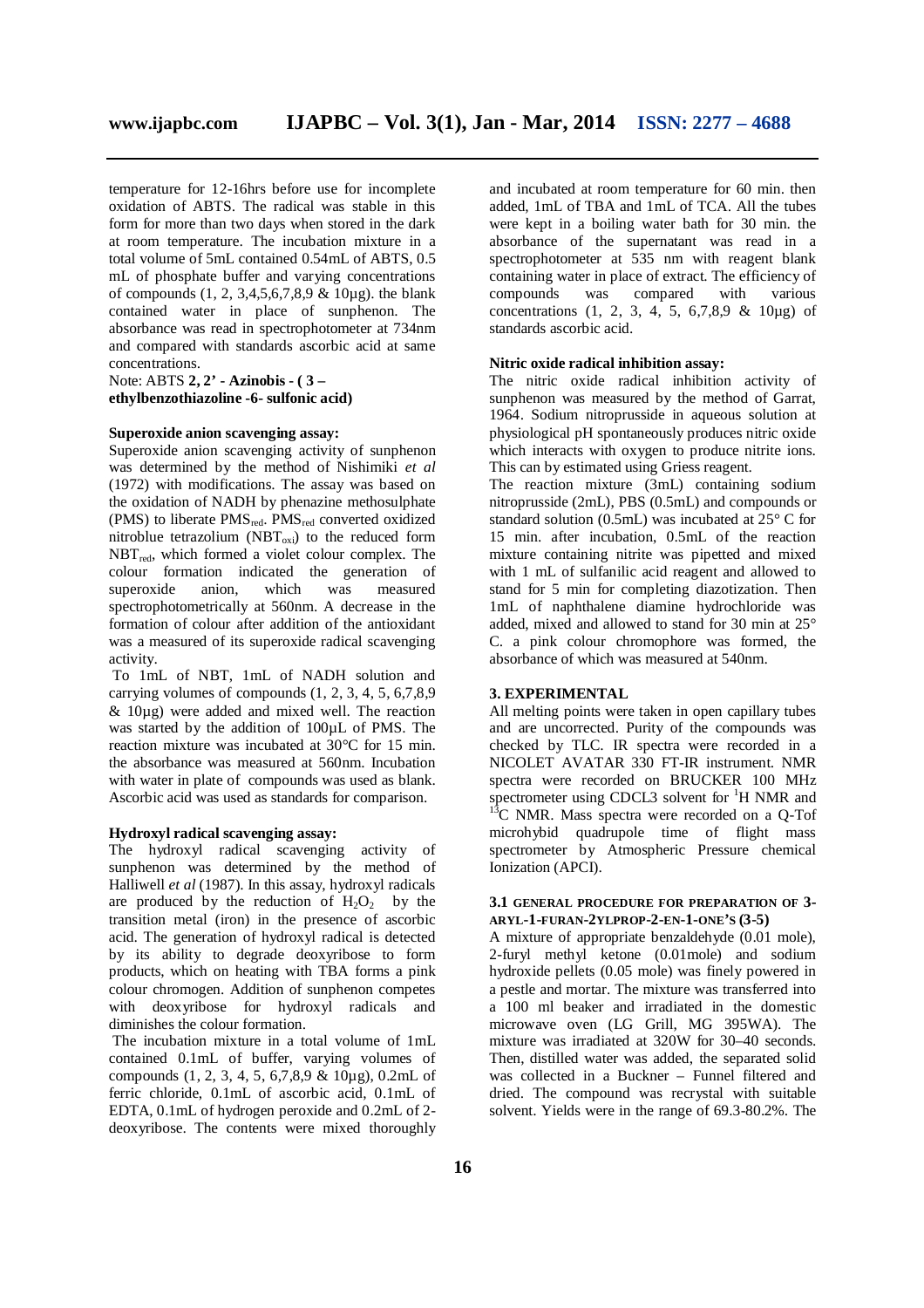formed products were confirmed through FT-IR spectra.

**3.2 GENERAL METHODS FOR PREPARATION OF 2- AMINO-6-ARYL-4-(2-FURANYL)PYRIMIDINES (9-11)** A mixture of 3-aryl-1-furan-2ylprop-2-en-1-one (0.01 mole), guanidine hydrochloride (0.01 mole) and sodium hydroxide pellets (0.05 mole) was finely powered in a pestle and mortar. The mixture was transferred into a beaker and irradiated in the domestic microwave oven (LG Grill, MG395 WA). The mixture was irradiated at 320 W for 60-80 seconds. Then, distilled water was added to remove the excess of alkali and then filtered and dried. The

product was separated from the reaction mixture by column chromatography using benzene and ethyl acetate mixture as eluting solvent.

**3.3 2-Amino-6-phenyl-4-(furan-2yl)pyrimidine (9)** <sup>1</sup>H NMR (CDCl<sub>3</sub>),  $\delta$ , ppm: 5.37 (NH<sub>2</sub>); 8.06 (H-5); 6.5-7.7 (aromatic protons);  $^{13}$ C NMR (CDCl<sub>3</sub>),  $\delta$ , ppm: 101.9 (C-5);163.3 (C-2); 156.9 and 166.0 (C-6) and C-4); 137.3, 152.1 (ipso carbons); IR (KBr), cm-<sup>1</sup>: 3325 and 3201 γ(N-H); 2923 γ(C-H); 1645 γ(N-H in-plane bending); 1239  $\gamma$ (C-N); 822  $\gamma$ (O-H out-ofplane bending in 2-substituted furan); m.p.157-  $159^{\circ}$ C.

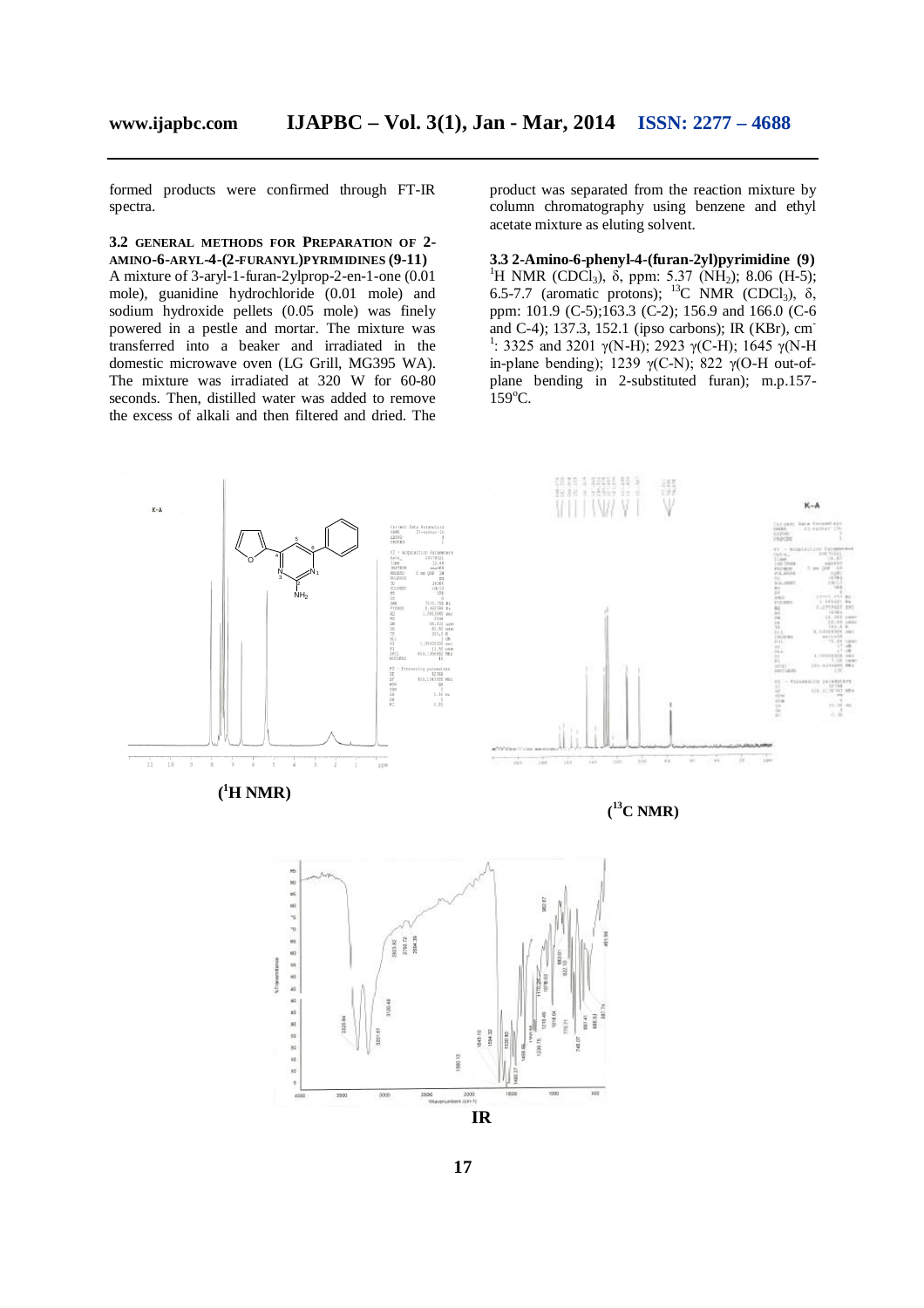## **3.42-Amino-6-(4-cholorphenyl)-4-(furan-**

**2yl)pyrimidine (10)**

<sup>1</sup>H NMR (CDCl<sub>3</sub>), δ, ppm: 5.21 (NH<sub>2</sub>); 7.59 (H-5); 6.5-8.0 (aromatic protons); <sup>13</sup>C NMR (CDCl<sub>3</sub>), δ, ppm: 101.7 (C-5);163.3 (C-2); 157.2 and 164.8 (C-6 and C-4); 135.8, 152.0 (ipso carbons); IR (KBr),  $cm^{-1}$ : 3338 and

3188 γ(N-H); 2956 γ(C-H); 1654 γ(N-H in-plane bending); 1239  $\gamma$ (C-N); 815  $\gamma$ (O-H out-of-plane bending in 2-substituted furan); m.p.188-190°C.



**( <sup>1</sup>H NMR) (**

**<sup>13</sup>C NMR)**

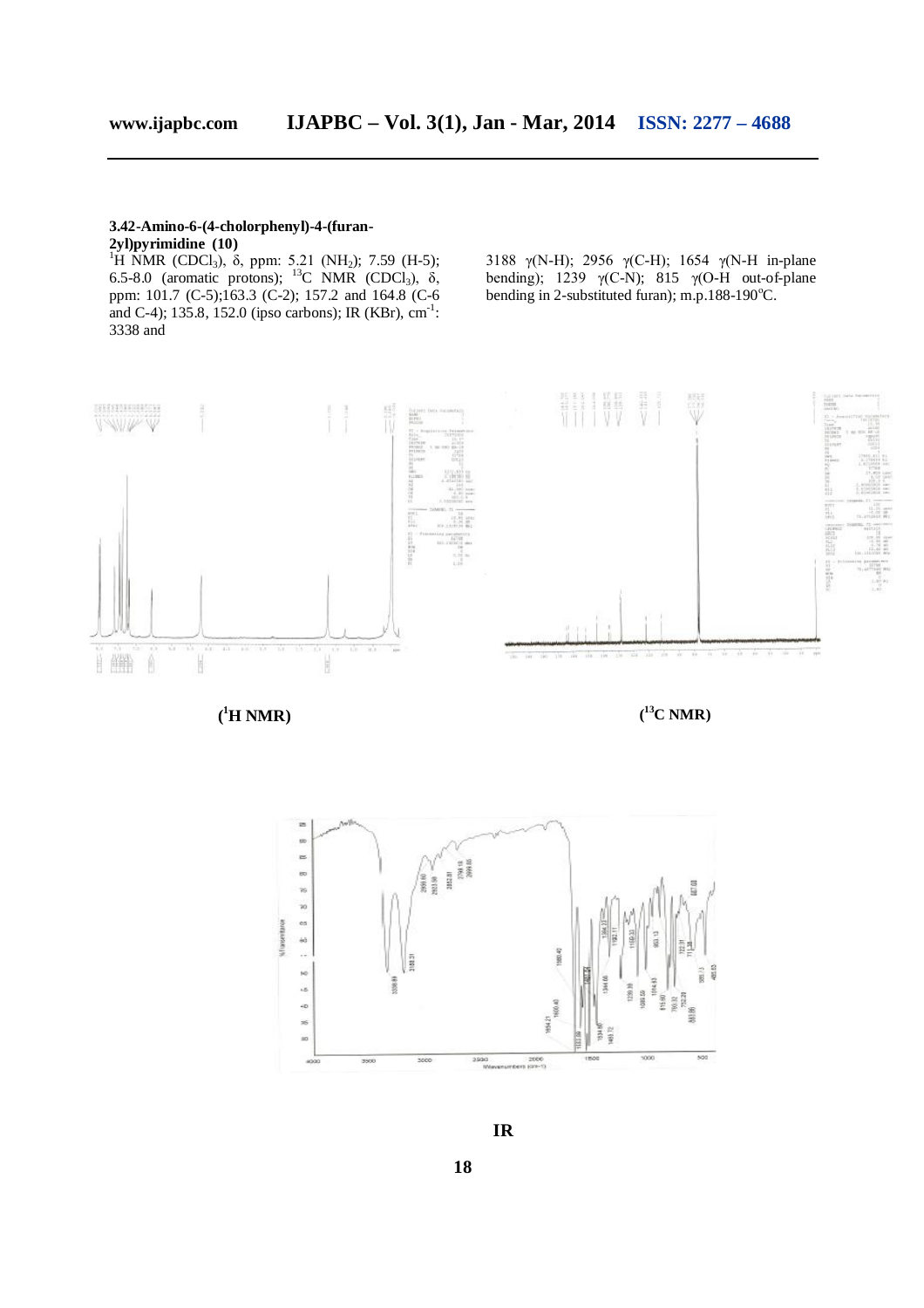## **3.52-Amino-6-(3-bromophenyl)-4-(furanyl-2yl)pyrimidine (11)**

<sup>1</sup>H NMR (CDCl<sub>3</sub>), δ, ppm: 5.27 (NH<sub>2</sub>); 8.20 (H-5); 6.5-7.9(aromatic protons); <sup>13</sup>C NMR (CDCl<sub>3</sub>),  $\delta$ , ppm: 101.8 (C-5);163.2 (C-2); 157.1 and 164.4 (C-6 and  $C-4$ );

139.3, 151.9 (ipso carbons); IR (KBr), cm<sup>-1</sup>: 3456 and 3314 γ(N-H); 3194-3065 γ(C-H); 1630 γ(N-H in-plane bending); 1239  $γ$ (C-N); 815  $γ$ (O-H out-ofplane bending in 2-substituted furan); m.p.130-  $131^{\circ}$ C.



**( <sup>1</sup>H NMR) (**

**<sup>13</sup>C NMR)**



*IR*